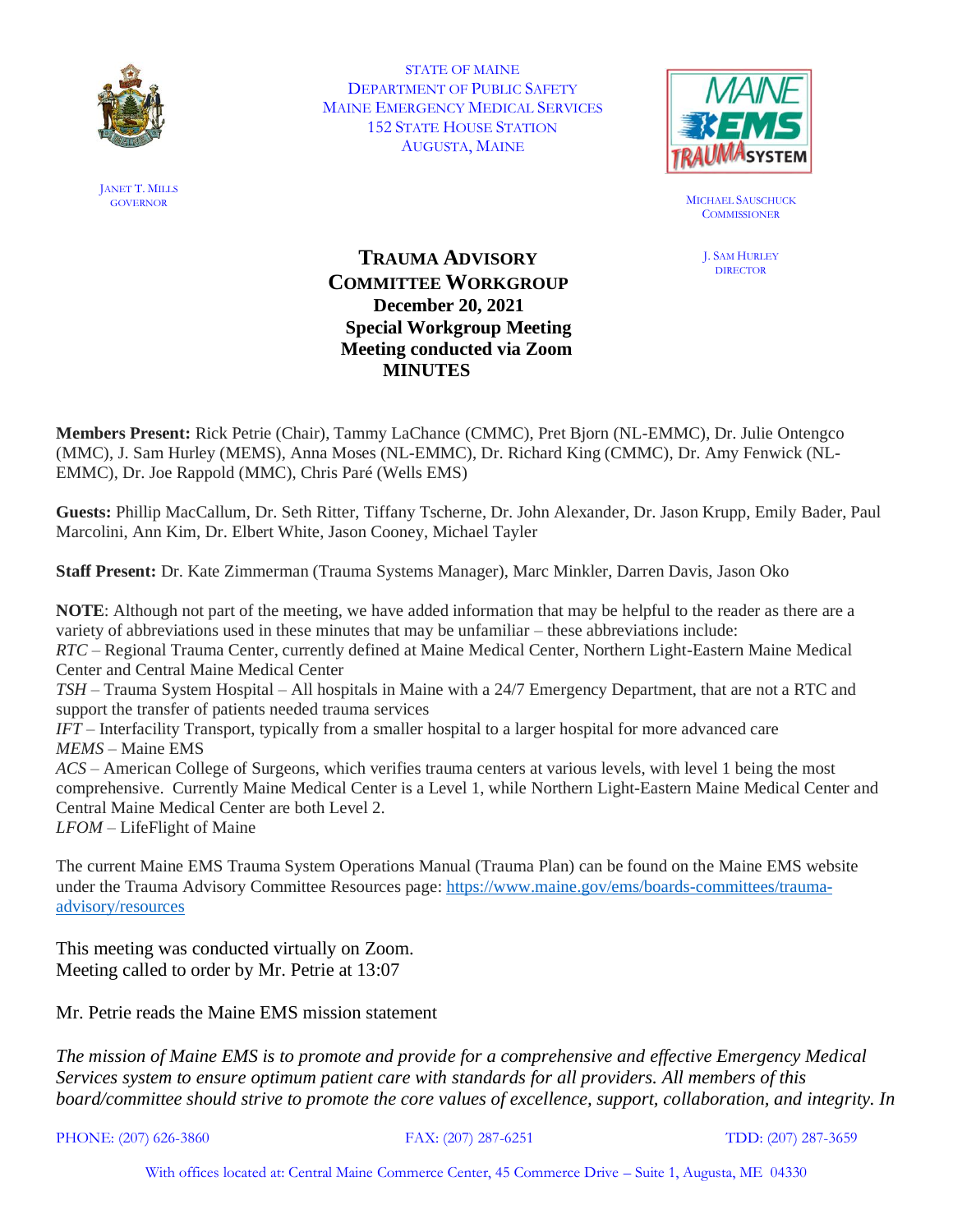*serving on this Board/Committee, we commit to serve the respective providers, communities, and residents of the jurisdictions that we represent.*

Mr. Petrie read a roll call for TAC member attendance.

This was a work group meeting only. No other business was conducted.

The goal of the meeting was for the TAC subcommittee workgroup to learn more about the trauma data from Central Maine Medical Center as directed by the full TAC committee on 12/14/21 and to provide a recommendation to the TAC for the 12/28/21 meeting and Maine EMS Board of how we will move forward to support our patients, our EMS providers, and our trauma institutions.

Public comments were not taken. Meeting was recorded.

Dr. Richard King and Tammy LaChance (CMMC Trauma Program Manager) presented data on their neurosurgical volume for CMMC based on a 5-year. This data was emailed to TAC members and shared on screen for the discussion (*copy of data attached as a one-page pdf to these minutes*). Dr. King spoke on the data and noted that the volume of the neurosurgical trauma is relatively low, especially when compared to other Level 2 Trauma Centers, and noted that this was the impetus behind the decision not to continue with their neurosurgical trauma service.

Mr. Petrie stated that it appears that 25% of total trauma call volume involve neurosurgical consult (15% from IFTs and 10% of scene trauma calls).

Mr. Bjorn noted that looking at the numbers the volume that would be lost to CMMC due to de-verification, would be 25% overall and that it appeared like the majority 108/180 would be neurosurgical consults.

Ms. LaChance noted that the overall volume loss would be at least the 180 IFTs and 58 LFOM scene calls. She noted that as it were now, many EMS services transporting from a scene bypass other hospitals, if they are within the 45-minute radius of CMMC as an RTC. The 45-minute radius would go away if CMMC were not a Regional Trauma Center, and some of those patients would go to the closest hospital that were previously bypassed, as they would be outside the 45-minute radius to MMC or EMMC. CMMC does not have the exact number of these and would have to dig into EMS patient care reports to see where the scene was and if another hospital would have been closer and thus not have been transported to CMMC – this would potentially change the "From Scene By Ground" number.

Dr. King voiced that one of his concerns is that other hospitals do not have the trauma experience that CMMC does and those hospitals may not want to have those patients at their facility, yet CMMC would be considered the same level of trauma system hospital as St. Mary's or Stephens Memorial Hospital.

Director Hurley noted that in January of 2020, the TAC spoke against Level 3 hospitals being a destination for trauma transfers, and now that CMMC is functionally a Level 3, is it time to revisit this? Maine General had previously submitted their application as a Level 3 and it was not approved as an RTC. Can the system absorb this volume of patients (previously seen at CMMC) into the 2 remaining RTCs?

Dr. Rappold asked Dr. King and Ms Lachance, of the numbers presented, if she had a sense for how many might go to MMC vs EMMC so that he could better understand impact and potential workload on those RTCs.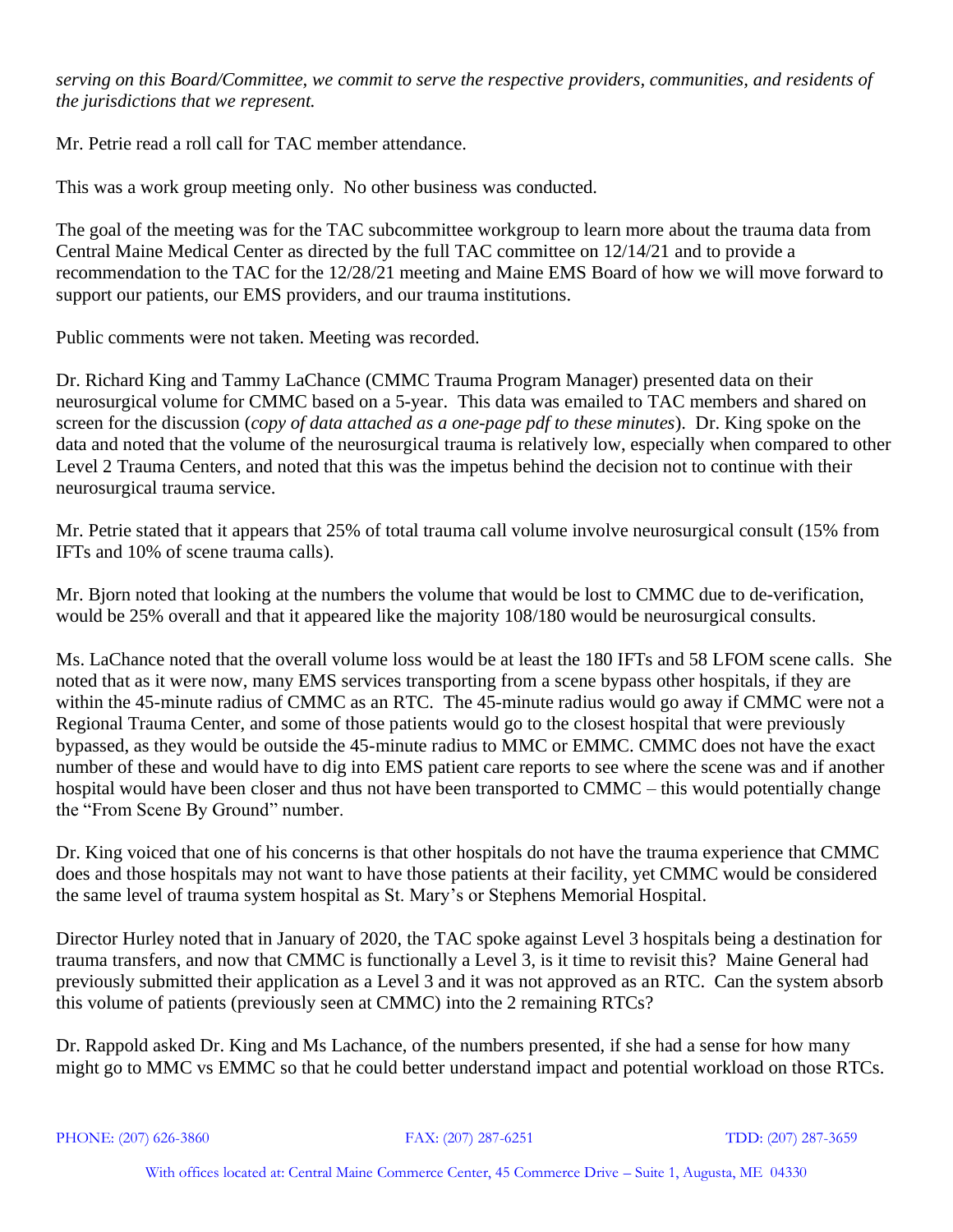Ms. LaChance stated that she thinks the majority would go to MMC, as most are pretty far from the EMMC catchment area, both by ground and air.

Dr. Rappold calculated that there would be approximately 250 to 300 additional polytrauma patients coming to MMC, and of those approximately 25% will need a neurosurgical consult. He would like to have Dr. White contribute to this discussion with the Chair's approval.

Mr. Petrie recognized Dr. White, neurosurgeon at Maine Medical Center.

Dr. White felt that this seems to be about a 15 consults per month increase, and that MMC could handle this, with probably 20% being surgical. The challenge would be beds and OR space which is at a premium with the effects of the COVID pandemic.

Dr. Rappold felt that MMC would be able to handle this increase in patients.

Dr. Ontengco noted thus far in this period of time without neurosurgical capabilities at CMMC, that they (MMC) have handled the increase of incoming patients well.

Dr. Zimmerman asked Ms. Lachance if she had a sense of the volume of neurosurgical consults transferred out?

Ms. LaChance noted that she did not, but could find that if needed. She noted that a lot of the transfers out were pediatric, facial traumas, and burns and that the majority of any neuro transfers would be due to spinal injuries as their locums neurosurgeons did not always cover spine.

Dr. Ontengco noted that she and Ms. Lachance have collaborated over the years and that in the past year MMC has received 44 trauma patients from CMMC This closely matches the number of transfers out from the data presented.

Mr. Petrie clarified that this data did not include fractured hips from standing height falls in patients over 65 (as noted at the bottom of the table),

Ms. LaChance noted that was correct, and with a recent change in trauma registry, these will be included in future data. The data does vary year to year based on trauma registry requirements, so hence the average presented better picture overall.

Director Hurley asked what the trauma volume trend has been over the past five years e.g. is it rising?

Ms. LaChance noted that it seems to be in the middle right now. COVID did not really affect trauma for them over the past 2 years. It was a bit lower for the years before COVID.

Dr. Zimmerman raised a question about the denominator used in the calculation for percentage of neurosurgical consults (both transfers in and scene). She noted that the total number of trauma patients was used instead of the total of each type of transport. As an example, the data listed neurosurgical consults for IFTs as 15% (108/720) when it was actually 60% (108/180) of IFTs had neurosurgical consults.

Ms. LaChance noted that it was easier by using the total numbers for everything to compare, but yes, that would be correct. She noted that there were many of ways to present the data, but the percentage of the whole seemed best. There is also some overlap of these patients due to multisystem trauma.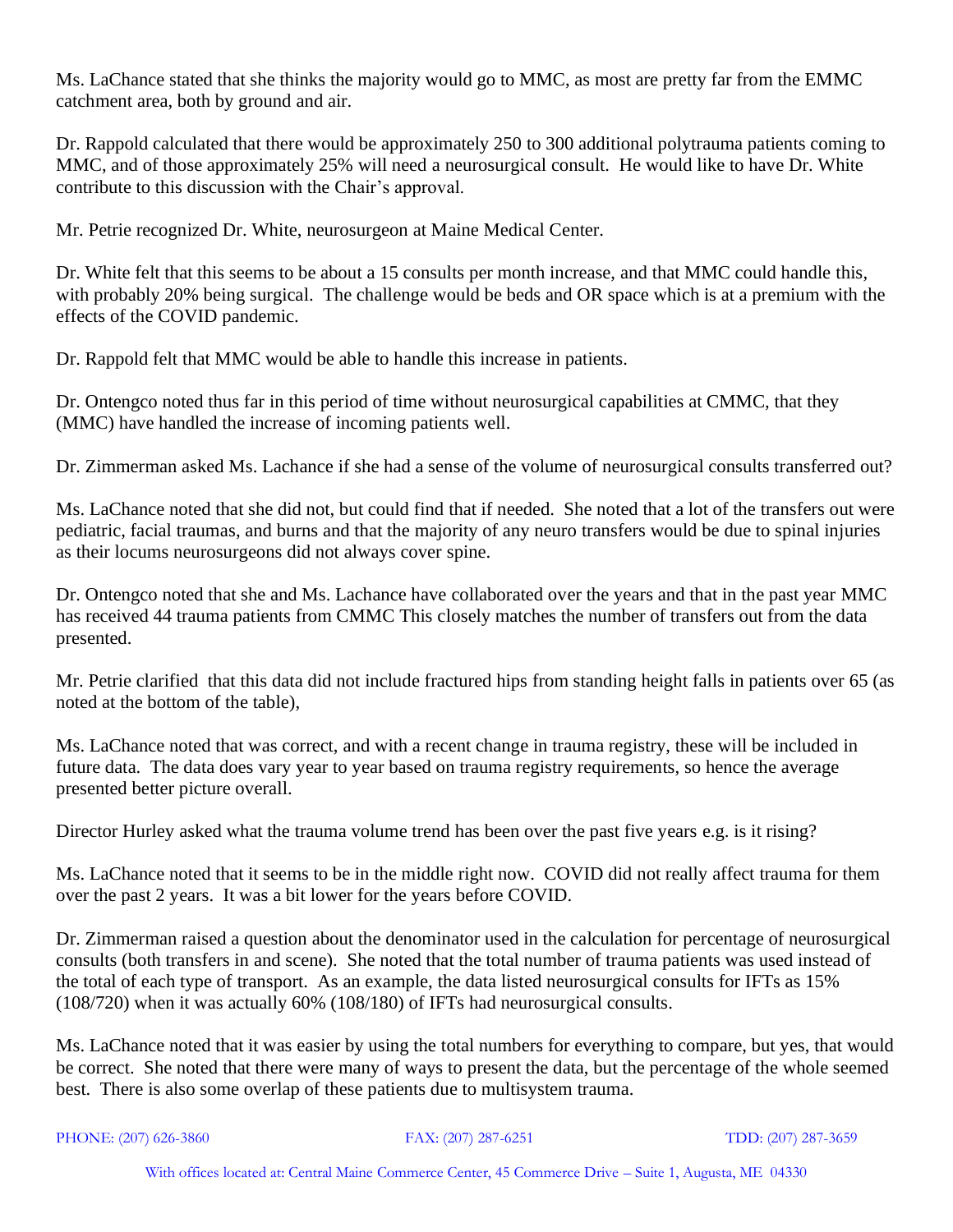Mr. Petrie opened the floor for TAC subcommittee members to work on a recommendation for the TAC meeting next week of how to move forward given the changes at CMMC.

Mr. Bjorn noted that CMMC cannot be a Level 2 Trauma Center anymore, and they need to be de-designated as an RTC. However, the TAC needs to preserve their volume and access to their surgeons and will need to rewrite our statewide Trauma Plan to accommodate this. EMMC has been working with hospitals to carefully select appropriate destinations, and although he was not sure that a Level 3 Trauma Center was the answer for RTCs, we need to look at less acute injuries that may be suitable for smaller hospitals.

Dr. Rappold agreed with Mr. Bjorn that need to rewrite the Trauma Plan, but in the short term we need to follow the existing Plan.

Dr. King agreed in principle with Mr. Bjorn, but he notes that (1) the wider question is that we ensure that patients get to the right place with the right capability and capacity and that (2) We need to expect a surge in COVID in the coming months and plan to preserve capacity and how CMMC can help with this.

Dr. Rappold felt that we need a multiprong approach and a multifactorial recommendation for the TAC starting with a declarative statement of what CMMC is currently capable of, followed by an intermediate plan for undesignated trauma IFTs and LFOM patients followed by a revision of the state Trauma Plan.

Mr. Petrie summarized the discussion into the following recommendation:

- 1. Continue to follow the current Maine State Trauma Plan as written,
	- a. Following guidance from MDPB regarding field transports to a Trauma Center,
- 2. CMMC will not be able to accept IFTs of trauma patients,
- 3. LifeFlight of Maine will not be able to transport undifferentiated trauma patients to CMMC,
- 4. Local ground EMS services outside of the 45-minute radius to an RTC (MMC and EMMC) can still transport to CMMC for initial management and stabilization.

Director Hurley enters the recommendation into chat:

The sub-committee recommends to the Maine TAC the following:

- -- Immediate enforcement of the Trauma Plan that is currently adopted and in force;
- -- Discontinue all trauma-related interfacility transfers inbound to CMMC
- -- Ensure that all LFOM transfers are discontinued to CMMC
- -- Direct the plan sub-committee to immediately begin work on revising the trauma plan

Ms. LaChance asked about options to accept IFTs from Bridgton and Rumford Hospitals and clarity on this. Mr. Bjorn asks if they are part of CMHC. Ms. LaChance states they are but they are different hospitals unlike Maine General which is all one hospital with different campuses.

Director Hurley cannot address that question but noted that the would like to make sure that the Trauma Plan revision is a top priority to see what options there may be to improve the plan and address these changes. We need to use the current Trauma Plan, but also then take a step back in developing improvements in the State Trauma Plan. Mr. Bjorn agreed.

Dr. Ontengco offered that with the capabilities that CMMC will still have, we can explore repatriation of patients back to CMMC once the acute phase of the trauma management is over to help with capacity and CMMC's role .

PHONE: (207) 626-3860 FAX: (207) 287-6251 TDD: (207) 287-3659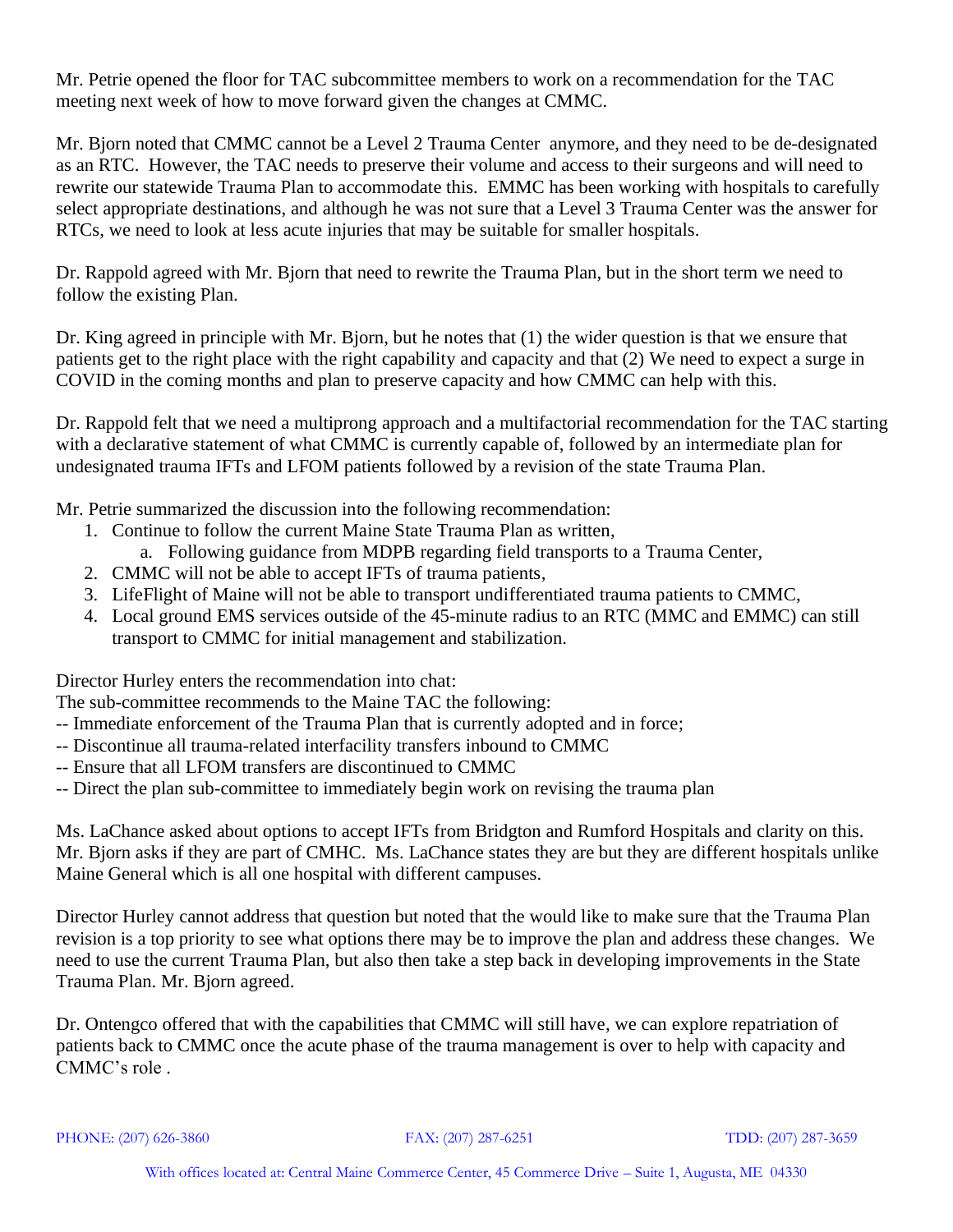Dr. Zimmerman agreed with Mr. Bjorn and Director Hurley, and noted that once these meetings are done, they will to start working on the Trauma Plan revisions.

Dr. King asked a question about the immediate catchment area of CMMC and St. Mary's Hospital and local EMS. Is CMMC still the preferred center for trauma in the Lewiston area?

Dr. Zimmerman - The MDPB made recommendation on this and discussed destinations for EMS with multitrauma and produced a bulletin for guidance [\(https://www.maine.gov/ems/sites/maine.gov.ems/files/inline](https://www.maine.gov/ems/sites/maine.gov.ems/files/inline-files/2021121601-Clinical-Bulletin-Trauma-Care-at-CMMC.pdf)[files/2021121601-Clinical-Bulletin-Trauma-Care-at-CMMC.pdf\)](https://www.maine.gov/ems/sites/maine.gov.ems/files/inline-files/2021121601-Clinical-Bulletin-Trauma-Care-at-CMMC.pdf). Director Hurley places link in chat as well.

Discussion regarding the fact that Maine General has the option to transport patients from the Thayer campus (a free-standing ED under the same hospital license as ME Gen Med Augusta) to the Maine General Augusta campus, if within their capability. Does this apply to CMMC with Bridgton and Rumford? Dr. Ontengco believed that because Maine General has two campuses licensed as one hospital that it is not the same with CMMC and their affiliate hospitals.

Mr. Bjorn stated that he believes that CMMC is capable of deciding who should be transferred from their community hospitals to them vs. an RTC.

Dr. King stated that he strongly supports their ability to accept patients within their own healthcare system. He reiterates that they have the capability to decide what can safely come to CMMC from their own hospitals. Notes they share the same EM Physicians and EMR.

Ms. LaChance noted that of the IFTs coming in to CMMC, about 75% of those are from Bridgton and Rumford.

Mr. Paré noted that the in-system IFTs model is also replicated in the York hospital system with their freestanding ED in Wells and SMHC with their free-standing ED in Sanford– it shouldn't need to be any different for CMHC

Dr. Fenwick asked if CMMC considered Level 3 ACS verification.

Dr. King responded that leadership has supported CMMC in seeking ACS Level 3 verification and they are committed to being a Trauma Center minus neurosurgery and maintain a role within the state Trauma Plan

Mr. Bjorn noted that even if CMMC became a Level 3 Trauma Center, it wouldn't change the state Trauma Plan which only uses Level 1 and 2 as RTCs. It does show a commitment to the system and it may be a factor in future changes to the Plan for CMMC and other hospitals seeking to be Level 3 Trauma Centers.

## **Motion #1 by Dr. Rappold This subcommittee makes the following recommendation to be presented to the TAC at the December 28,2021 meeting:**

- **1. Continue to follow the current state Trauma Plan as written,**
- **2. LifeFlight field trauma transports will go to a verified Level 1 or 2 RTC,**
- **3. CMMC cannot accept trauma IFTs, even from Bridgton and Rumford, and**

**4. TAC should immediately reconvene the Trauma Plan subcommittee to revisit the destination designations and any needed revisions.**

**2 nd by Mr. Bjorn**

*Discussion*

PHONE: (207) 626-3860 FAX: (207) 287-6251 TDD: (207) 287-3659